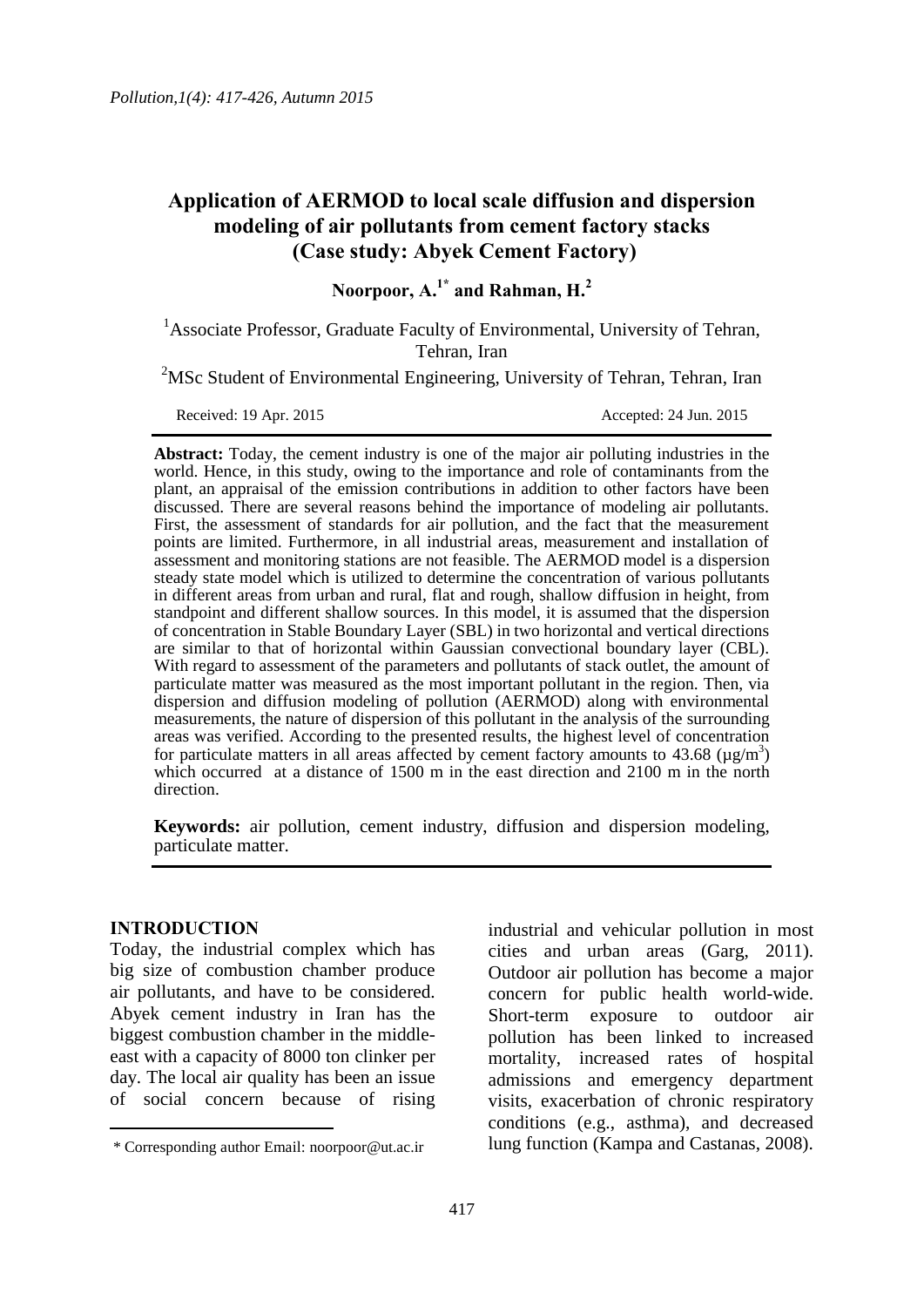Most of these studies were conducted in developed countries, and only a small number of studies have been conducted in Asia's developing countries (Health Effects Institute, 2004; Chen et al., 2010). One of the major pollutants in the borderlands is particulate matter (PM), which is categorized into particles with aerodynamic diameter less than 10 mm (PM10) and those less than 2.5 mm (PM2.5 or fine PM). It is the US EPA's regulatory PM10 standard that is frequently violated in the border towns, with reported violations of the PM2.5 standard being far fewer (Choi et al., 2006). Hence, in this study, owing to the importance and role of contaminants from the plant, appraisal of the emissions contribution in addition to other factors have been discussed. For this purpose, in the first place, the flow parameters and the particulate matter from stack outlet were measured using appropriate equipment. Then, by applying the AERMOD software, diffusion and dispersion of particulate matter in the surrounding area was modeled.

Air quality largely influences the ecology, environment and public health in a region. In recent years, several research efforts have been made to developair quality prediction models. Atmospheric dispersion models are used to predict the ground level concentration of the air pollutants around the sources (Cimorelli et al., 2005; EPA, 2005; Kesarkar et al., 2007; Bhaskar et al., 2008; Singh et al., 2012). Air pollution is of particular concern in urban and industrial areas where significant emissions coupled with unfavorable meteorology may lead to pollutant accumulation and long-term exposure. In such contexts, an integrated approach of Air Quality Management (AQM) is needed. Long- term monitoring campaigns are associated with high costs and often lack sufficient spatial density to adequately characterize ambient air quality (Prabha and Singh, 2006), particularly in

areas where air quality exhibits large spatial and temporal variations due to complex meteorology and terrain, variable land use, and shoreline fumigation (Ghannam and El-Fadel, 2013).

There are several reasons behind the importance of modeling air pollutants. First, the assessment of standards for air pollution and the measurement points are limited. Furthermore, in all industrial areas, measurement and installation of assessment and monitoring stations are not feasible. It would also be possible, by means of measurement, to assess the modeling results and reduce its error and uncertainty (Zou et al., 2011). Dispersion modelling uses mathematical equations, describing the atmosphere, dispersion of chemical and physical processes within the plume, to calculate concentrations at various locations.

The American Meteorological Society and EPA developed the AERMOD modeling system (Cimorelli et al., 2004). Treatment of both surface and elevated point sources, area sources, and volume sources in a simple or complex terrain model domain are addressed in the model. It was intended as a replacement of the Industrial Source Complex Version 3 (ISC3) model. Currently, AERMOD is the EPA's preferred model for regulatory compliance and demonstration for criteria pollutants in the near field  $( $50 \text{ km}$ )$ (Rood, 2014).

The Gaussian model analytically resolves the dominant equation, using simplifying premises. The modeling of air pollution is performed utilizing the data of the extent of emission from different sources including, the finding of concentration in sampling stations, meteorological results, and the data of topography and the type of soil application. In fact, in modeling there is a dynamic relationship between the emission sources and concentration, which ultimately presents the diffusion and dispersion of air pollutants.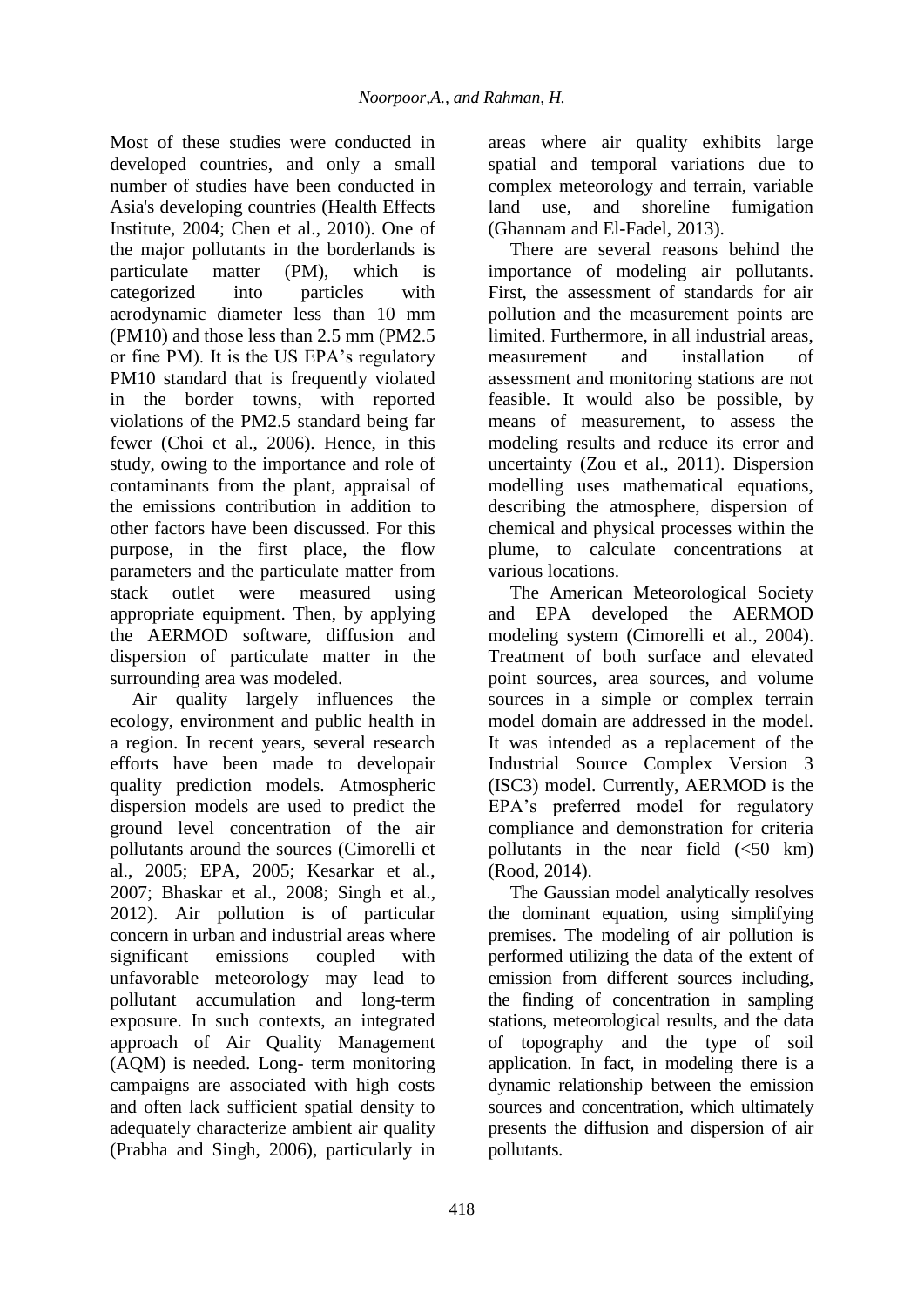Air dispersion modeling calculates the movement of pollutants that are in the air using mathematical models that consider emission quantities, meteorology, topographical factors, and chemical and physical processes within the atmosphere over time and space, in order to calculate concentrations of air pollutants at different 'receptors' (researcher-defined locations for concentration calculations). If sufficient data exist and are accessible for pollution sources and environmental conditions, air dispersion modeling has the potential to provide a more accurate assessment of possible exposure without the need for extensive monitoring networks (Dent et al., 1998; Hodgson et al., 2007; Jerrett et al., 2005; Maroko, 2012).

Air pollution modelling is performed by finding out the amount of dispersion from sources, concentration in sampling station, meteorology and topography data, the kind of ground usage. In modeling, there is a dynamic relationship between sources of dispersion and concentration which ultimately leads to dispersion of pollutants in places with no assessment station.

Because of the entering of suspended particles from the West of the country to the study area, in order to determine and evaluate the factory's share of total available particles, the amount of particles in the atmosphere is measured at four points around the plant using the SKC pump. By subtracting the measured amount of particles resulting from modeling, from measured ones using the SKC pump, Abyek cement factory's share percent, compared to other sources of pollution in the region, can be estimated.

## **MATERIALS AND METHODS**

Of course, the detail and quality of the input requirements depend on the sophistication of the model used. Older dispersion models, i.e. simple Gaussian plume models, are based on the use of the Pasquill-Gifford-Turner stability classes

for the characterization of the vertical and lateral dispersion (EPA, 1995). Instead, the new generation of short-range dispersion models, including more complex Gaussian plume models such as ISC3, AERMOD and ADMS, uses the Monin-Obukhov similarity to describe the mean and turbulence structure in the surface boundary layer. The ground-level concentration is generally expressed in terms of specific variables, such as the surface friction velocity and the Monin-Obukhov length, which contain information on the turbulence and the mean wind that govern dispersion (Vankatram, 2004; Capelli et al., 2013).

The AERMOD model was utilized to determine the concentration of various pollutants from different areas such as urban and rural, flat and rough, shallow diffusion in height, from the standpoint and different shallow sources. In this model, it is assumed that the dispersion of concentration in the Stable Boundary Layer (SBL) in two horizontal and vertical directions is similar to that of horizontal within the Gaussian convectional boundary layer (CBL). However, the CBL dispersion of concentration is defined in the vertical direction with a Gaussian dispersion of density. In rough grounds, the AERMOD model employed the concept of stream division lines. It determined the final dispersion by adding the weights of concentrations produced by two states of plume; horizontal and ground terrain dependent which are similar in flat grounds. Under very stable conditions, to face a barrier, plumes tend to remain horizontal. In unstable conditions, it moves on the surface of the barrier. That is why the resultant weight of these two states were used to determine the final condition. Each of the above-mentioned states was weighted based on the concepts of critical stream line and the altitudinal scale of each recipient. This weight depends on the extent of transmission mass in each state.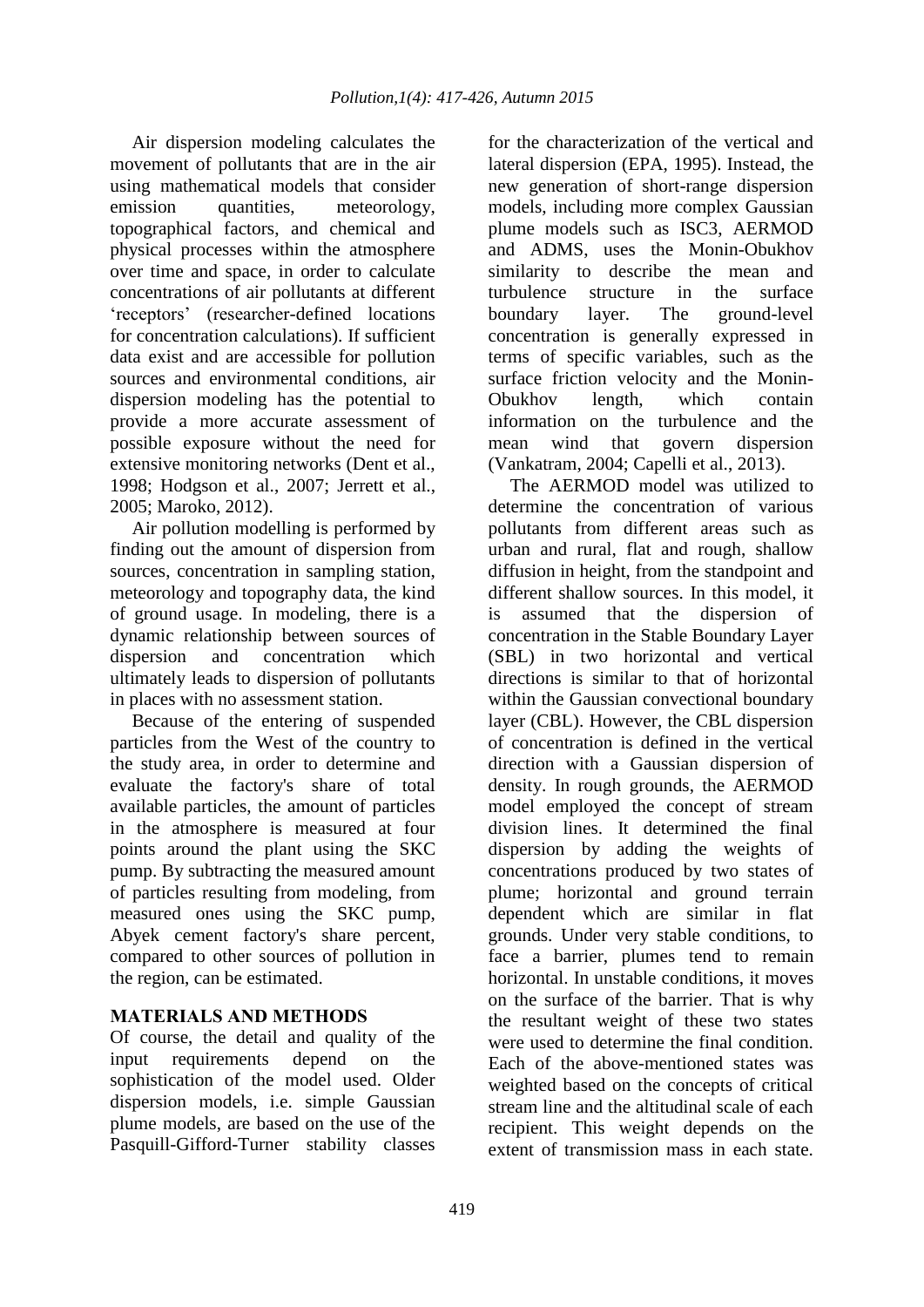This division of mass is implemented based on the connection between the height of critical stream line and the vertical dispersion of concentration in each recipient.

AERMOD predict the most stable condition and the lowest mixing height, being the emission above the mixing height. For the rest of the simulated period, a lower concentration far away from the source at the ground level was observed. This is because the instability of the atmosphere was increasing and the vertical spread is higher, distributing the contaminant along the whole PBL at a higher height (Caputo et al., 2003).

In this research, in order to model the diffusion and dispersion of pollutants, the AERMOD model was employed. The AERMOD model is a stack in a stable condition which explains the dispersion of air based on the structure of boundary layer

and turbulence in an acceptable scale. AERMOD is a permanent dispensational state which is used to determine the concentration of various pollutants in urban and rural areas, shallow diffusion and in the height of standpoint and shallow sources. It is mainly proposed to assimilate dispersion of pollutants in limit of 50 Km.

Abyek cement factory is located in the east of Alborz Province in Iran. It is in latitude 36 degrees 1 minute and longitude 50 degrees 35 minutes. The plant's elevation is 1440 m above sea level. Four cities namely Hiv, Hashtgerd, Nazarabad, Abyek are around this cement factory and the mean distance of each of them from Abyek cement factory respectively is equal to 5,9, 6, and 5 Km. The total human population of this area is more than 250,000. Figure 1 shows the location of the factory in Iran, Alborz Province.



**Fig. 1.** Location of the Abyek cement factory in Iran, Alborz Province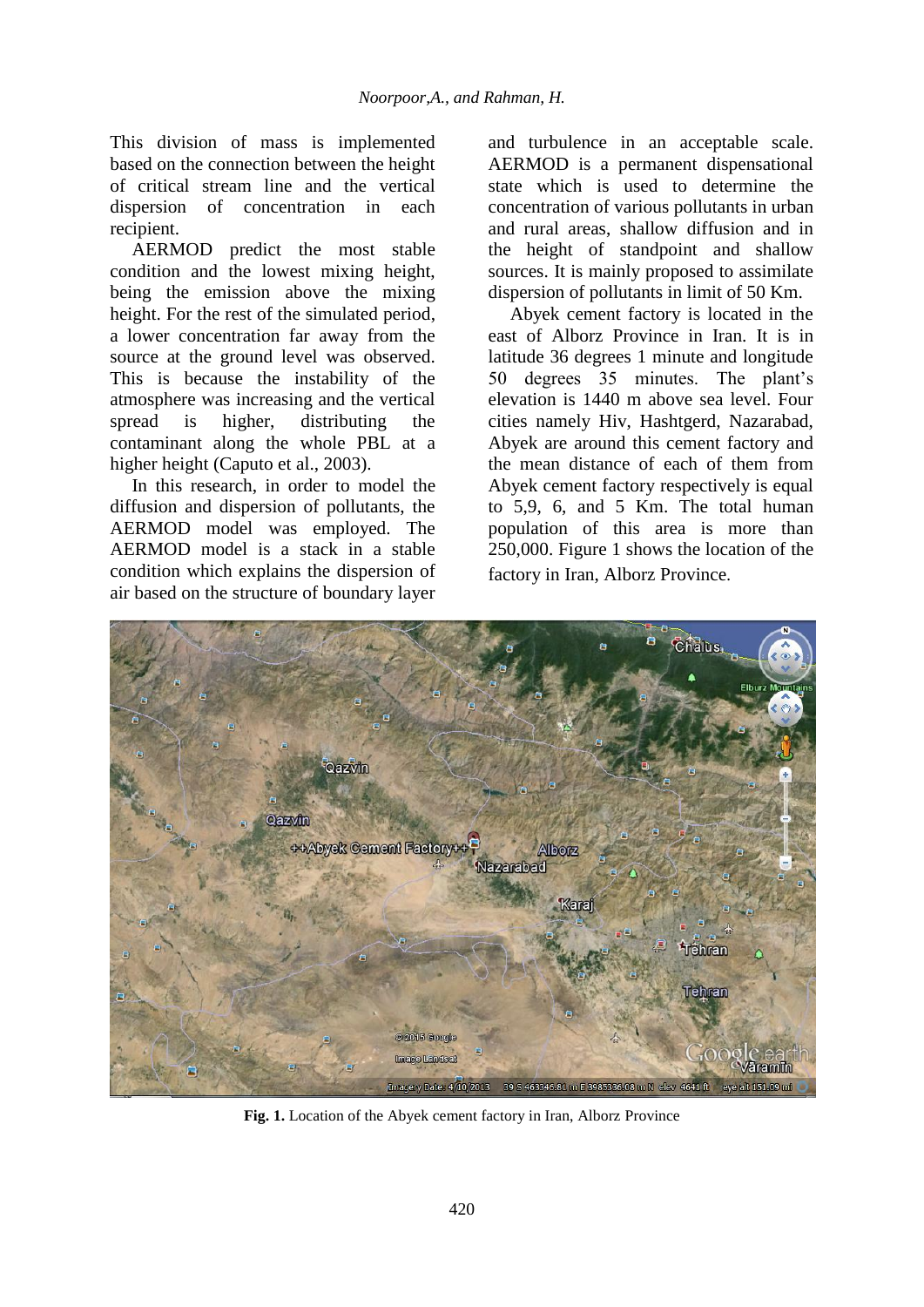To achieve the research objectives, primarily the output suspended particulates from the cement factory's stacks should be measured by sampling. Thus, output gas speed, temperature and pressure were measured by applying the device KIMO and suspended particulate matter were assessed by using WESTECH. Table 1 shows the location of stacks in the Universal Transverse Mercator (UTM) coordinate system, Local coordinate system and also the line 1 electro filter of the cement factory were considered at the origin and the property of other recipients relative to it were determined.

| <b>Table 1.</b> Location of stacks in Universal Transverse Mercator (UTM) coordinate system and Local coordinate |
|------------------------------------------------------------------------------------------------------------------|
| system                                                                                                           |

| $N_{\rm 0}$ | <b>Source</b>               | <b>Eastern</b><br>(meter) | <b>Northern</b><br>(meter) | X-diameters<br>(meter) | <b>Y-diameters</b><br>(meter) |
|-------------|-----------------------------|---------------------------|----------------------------|------------------------|-------------------------------|
|             | Electro Filter in<br>Line 1 | 463334                    | 3986148                    | $\theta$               | $\Omega$                      |
| 2           | Grid cooler in line 1       | 463319                    | 3986053                    | $-15$                  | $-95$                         |
| 3           | Mill                        | 463204                    | 3986098                    | $-130$                 | $-50$                         |
| 4           | Electro Filter in<br>Line 2 | 463384                    | 3986178                    | 50                     | 30                            |
| 5           | Grid cooler in line 2       | 463478                    | 3986078                    | 140                    | $-70$                         |

Measurements from fixed monitoring stations (FMS) have been commonly used as surrogates for personal exposure levels to represent community exposure to pollutants. Exposure estimates obtained from FMSs have been the basis of air quality guidelines and policy (Kaur et al., 2005).

AERMOD uses a meteorological preprocessor called AERMET to characterise the atmospheric conditions in the Planetary Boundary Layer, and a terrain preprocessor called AERMAP to characterize terrain elevation and prepare source/receptor heights for pollutant dispersion (Misra et al., 2013). This model, in addition to the main AERMOD processor is made of a topographical preprocessor called AERMAP. The AERMAP preprocessor analyzes the regional topographical information. Ultimately, the model perform its final sources using results of this preprocessor and the complementary information regarding the diffusion sources and the recipient net.

The ground level data included are: topography, mean sea level pressure, local pressure, temperature, friction velocity, sensible heat flux, latent heat flux, specific humidity, vegetation type, total accumulated precipitation, soil moisture, momentum flux, general pollutant deposition velocity. The upper- level data corresponds to a terrain-following coordinate system for 20 levels, and are: U-wind component, V-wind component, vertical velocity, water–vapor mixing ratio, temperature, pressure, turbulent kinetic energy and potential temperature. This set of meteorological data does not include the mixing layer depth and the Monin– Obukov length (Caputo et al., 2003). In the stable boundary layer, the dispersion is assumed to be Gaussian in both the vertical and the horizontal directions. In the convective boundary layer, the horizontal distribution is assumed to be Gaussian whereas the vertical distribution is described by a bi-Gaussian probability density function (Tartakovsky et al., 2013).

In principle, meteorological data can be obtained from one single meteorological station. An important aspect to be considered when choosing the meteorological station is its distance from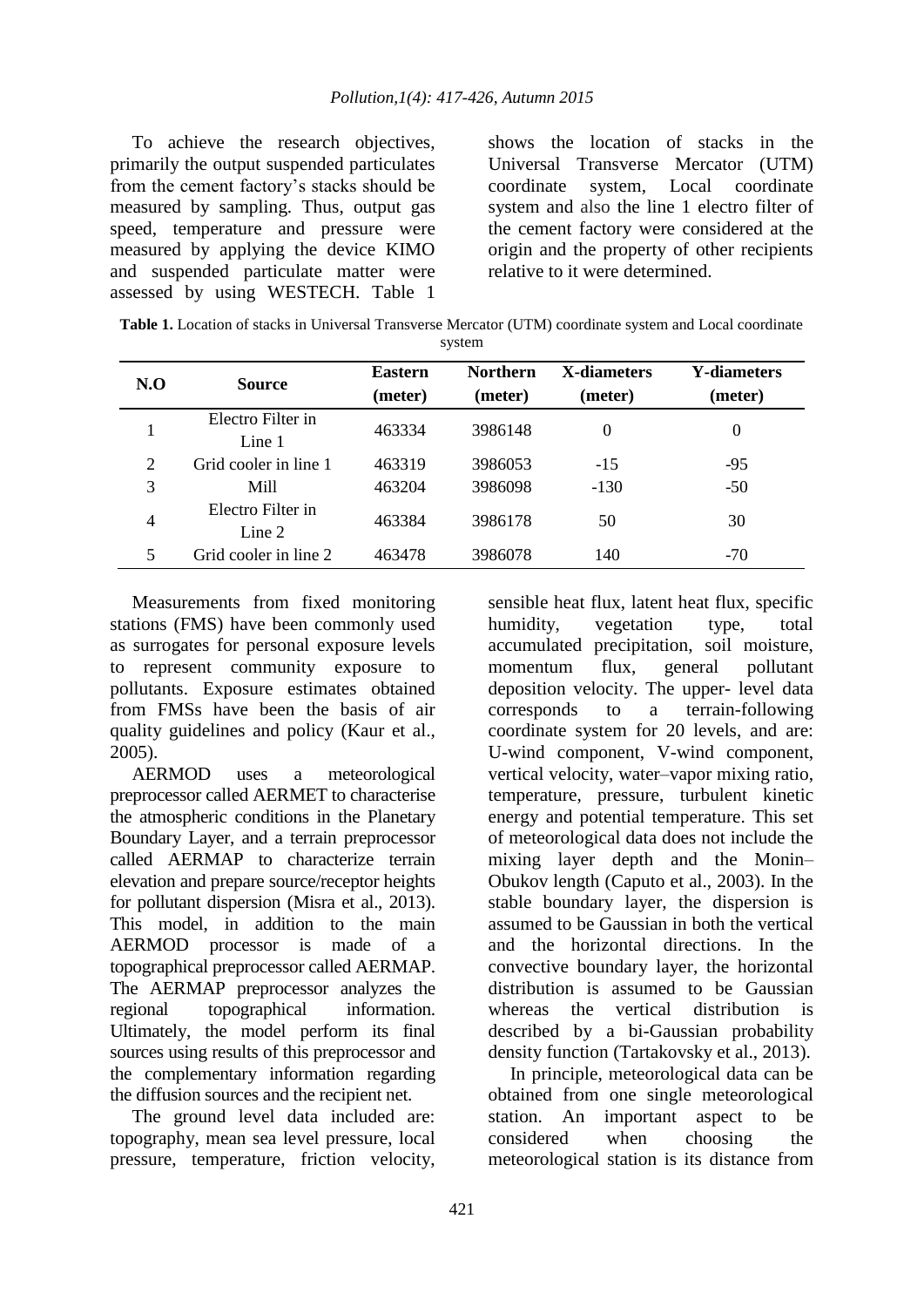the emission source: in cases of complex terrain, the meteorological station shall be located in the same valley or in a position as to be representative of the wind conditions of the considered emission. This is particularly true for the wind speed and wind direction data. The data registration frequency and the extension of the simulation time domain may depend on the simulation purposes (Capelli et al., 2013). All necessary ground-level data were obtained from the nearest National Weather Service (NWS) station located in Hashtgerd City, code 99396, located 15 km from the original study site. Due to the lack of available data on Abyek, Hashtgerd Station data was used as well. On the basis of meteorological data, two statistical periods have been performed for the first and third quarters of 2013 (O'Shaughnessy and Altmaier, 2011).

For any atmospheric condition, AERMET can calculate the mixing height or use the value given by input. For stable atmospheric condition, if the user introduces the mentioned value, it is assigned to the mechanical mixing height, otherwise it is internally calculated. Under unstable condition, the code chooses the maximum between the value given by input and the mechanical mixing height calculated internally (Capelli et al., 2013). The AERMET processor is designed in such a way which makes it feasible to define all the existing meteorological information within the onsite and use them for processing. Therefore, in this project precipitation amount, sky cover, station pressure, sea level pressure as surface parameters, also dew-point temperature, wind direction, and relative humidity were considered as profile parameters.

The settings and parameters for AERMOD were determined and processed with those (e.g. albedo, bowen ratio, and surface roughness) described in our earlierwork (Zou et al., 2010). After these preparations, the AERMOD model was run at daily and annual temporal scales, for simulating the PM concentrations at each receptor from different emission sources (Zou et al., 2010). As it has been mentioned, in order to perform its calculations (AERMET) needs three surface parameters from the studied region, namely Bowen ratio, Albedo coefficient and the roughness length of surface. The Albedo coefficient is sunlight radiation which is reflected to space without absorption by surface. Its amounts varies from 0.1% for woods with dense trees to 0.9% for soft snow. Bowen ratio is an index to determine the moisture ratio of sensible heat flux to latent heat flux. During the day, its amount varies from 1% for water surface to 10 for desert surface. The length of surface roughness is related to the wind stream and the height of surface barriers. In fact, it is a height in which, the average of the horizontal velocity of wind reach to zero. The amount of these parameters range from the limit of less than 0.001 m for stagnant surface water to more than 1 m for wood surfaces and urban regions.

PBL height depends on the strength of both convective mixing of air masses generated by the solar heating of the Earth's surface and by mechanical mixing due to the interaction between wind and surface roughness (Oke, 1987; Stull, 1988). In sunny days and when mechanical mixing is not relevant (i.e., low wind speed conditions), PBL exhibits a typical diel (24 h) cycle characterized by low nocturnal levels and elevated daytime heights. During the night, when mechanical turbulence is present, PBL heights can rise significantly over the typical nighttime levels (Morselli et al., 2012).

To specify these amounts, it is necessary to divide the studied region in terms of the usage type of surrounding grounds and its plant covers in a clockwise direction, can be divided into suitable sections.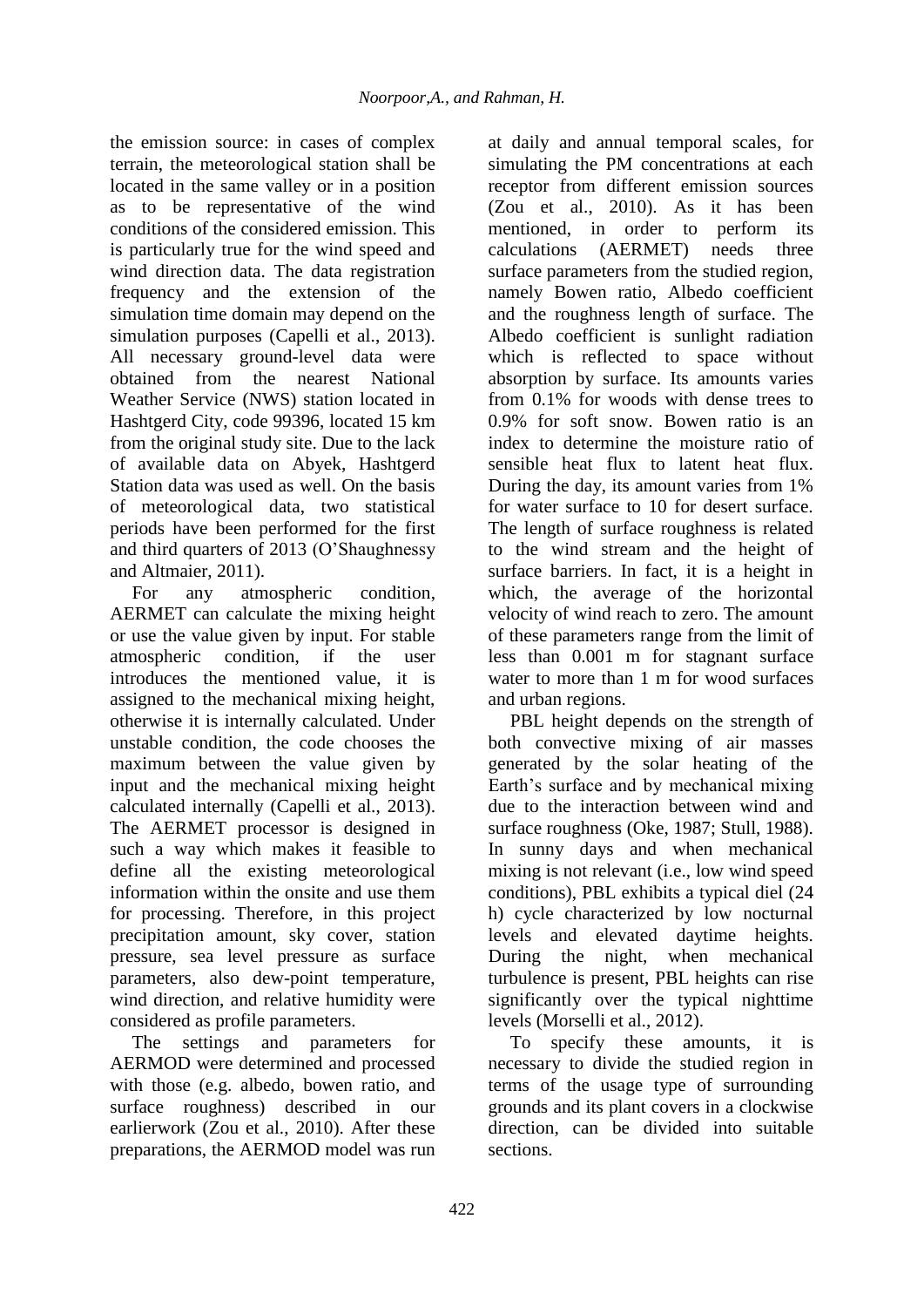### **RESULTS**

Air quality model can be an adequate tool for future air quality prediction, also for atmospheric observations supporting emission control and strategy responders. The model of AERMOD is used as a tool for the analysis of particulate matter emissions from an industrial complex, as a part of environmental impact assessment. Both variability and uncertainty affect Gaussian modeling results. Variability in the Gaussian model, results primarily through meteorology and emission rates, because weather conditions and processing rates vary over time. We believe uncertainty in Gaussian models can be categorized into three components: input uncertainty, parameter uncertainty, and conceptual uncertainty. The AERMOD model was applied as a tool for the analysis of particulate matter (PM) emissions from a cement complex, as a part of the environmental impact assessment. The dispersion of PM from four cement plants within the selected cement complex was investigated both by measurement and AERMOD simulation in dry and wet seasons. Simulated values of  $NO<sub>2</sub>$ emissions were compared with those obtained during a 7-day continuous measurement campaign at 4 receptors.

The AERMOD model requires special information for each kind of pollutant and sources. For used sources of this research which are considered as standpoint sources, the same information is required such as the rate of pollutant dispersion, the height of pollutant released from the ground surface, temperature and velocity of outlet gas from the sources, also the internal diameter of stack and exit place which were determined for each of the sources. In addition, it is necessary to specify the position of sources in relation to each other. To do this, it is possible to determine the position of stacks in the Universal Transverse Mercator (UTM), relative to an arbitrary origin.

In this research, the line 1 electro filter is considered as the origin and property of other sources relative to it is determined and introduced and also the recipients in Cartesian position within limit of 35\*35 Km², which web distance on 100 meters (351 web line) in each, the two directions of X,Y are defined. Arrangement of recipients relative to a selective origin, namely line 1 electro filter. It is necessary to mention that in this case study, assimilation is performed for the recipients situated on the ground surface.

Table 2 shows the maximum concentration for mean time at 1hour, 3hours, 8hours, 24hours, 1month and 1 year.

Figure 2 shows the dispersion of TSP pollutant for all the plant sources in satellite view. Also, Figure 3 shows the seasonal (on the basis of meteorological data of the second quarter of 2013) dispersion of TSP pollutant.

Figure 4 show the dispersion of TSP pollutant for all of the plant sources in satellite view, also, Figure 5 shows the seasonal (on the basis of meteorological data of third quarter of 2013) dispersion of TSP pollutant.

| <b>Mean</b><br>time | <b>Concentration</b><br>$(\mu$ gr/m $3)$ | Hour                     | Day                      | Month | X-diameters<br>(meter) | <b>Y-diameters</b><br>(meter) |
|---------------------|------------------------------------------|--------------------------|--------------------------|-------|------------------------|-------------------------------|
| 1hour               | 173.04                                   | ┑                        | 28                       |       | 260                    | $-420$                        |
| 3hours              | 154.34                                   |                          | 28                       |       | 260                    | $-420$                        |
| 8hours              | 90.75                                    |                          | 13                       | 8     | 420                    | $-580$                        |
| 24hours             | 60.50                                    | $\overline{\phantom{0}}$ | 13                       |       | -480                   | 320                           |
| l month             | 53.41                                    |                          | $\overline{\phantom{0}}$ |       | $-640$                 | 480                           |
| vear                | 43.68                                    |                          |                          |       | $-2100$                | $-1500$                       |

**Table 2.** Maximum concentration of TSP for Separate mean times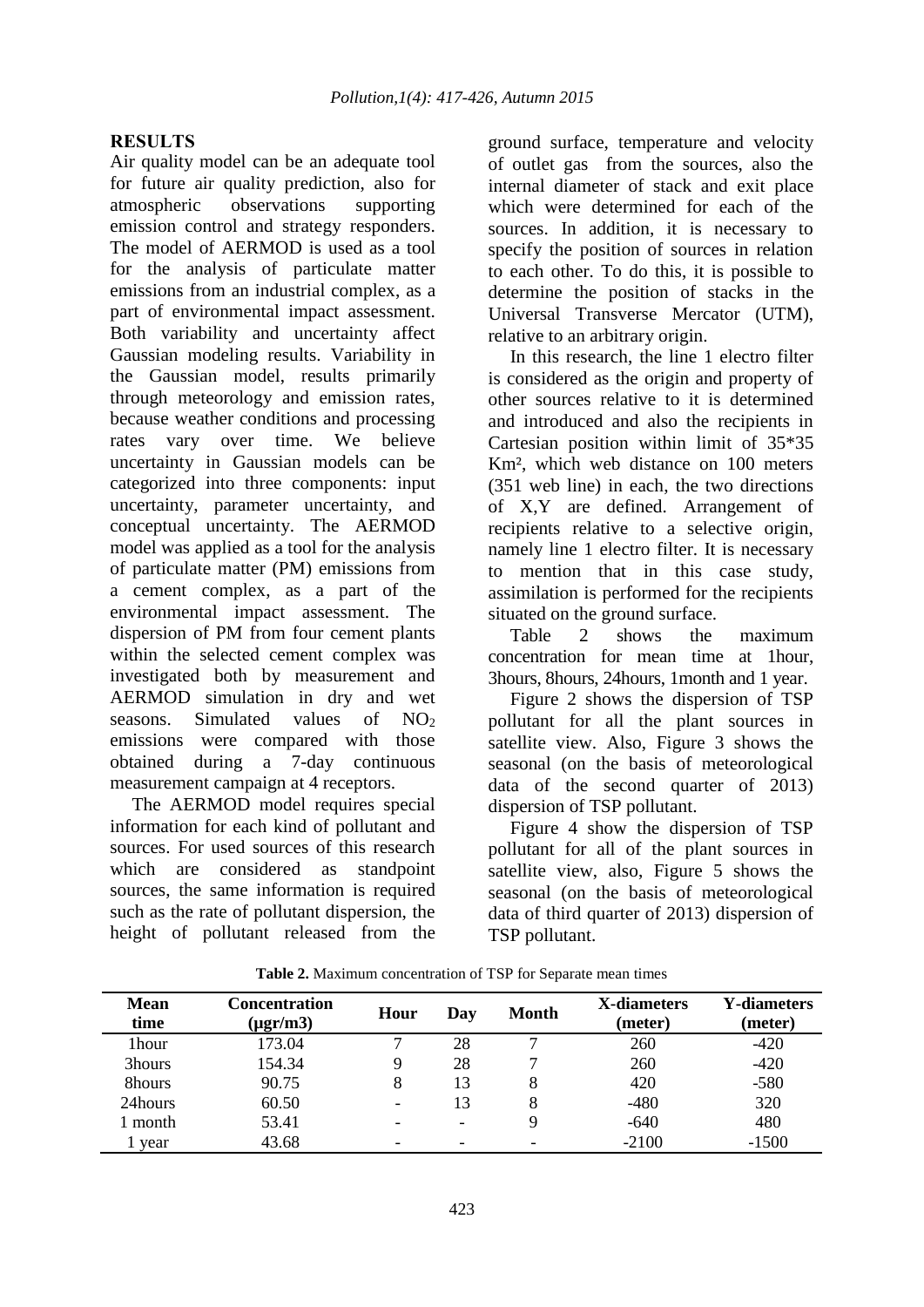*Noorpoor,A., and Rahman, H.*



**Fig. 2.** Dispersion of TSP pollutants for all the plant sources **Fig. 3.** Seasonal dispersion of TSP Pollutants



**Fig. 4.** Dispersion of TSP pollutants for all of the plant sources **Fig. 5.** Seasonal dispersion of TSP Pollutants

The Figures show that the urban areas of Nazarabad and Abyek are less affected by the sources of the particulate matter exited from the cement factory source. The Hiv and Hashtgerd areas due to dominant wind and the movement of pollutant in the direction from South-west to North- east, are more affected by pollution sources.

The previous concentration in various temporal local conditions as it has been mentioned earlier, in this research, the nature of pollutant dispersion for particulate matter dispensed by Abyek

cement factory in limit of 35\*35 Km² was carried out. The average time period of 1, 3, 8, 24 h and the statistical one-month and one-year period as well as the altitude of ground surface were considered.

This modeling objective compared the predicted and observed maximum one-hour and three-hour average concentrations measured at a sampler during the threehour test period at either the 3-km or 11 km distance from the release point. The predicted maximum concentrationwas not paired in space, and also unpaired in time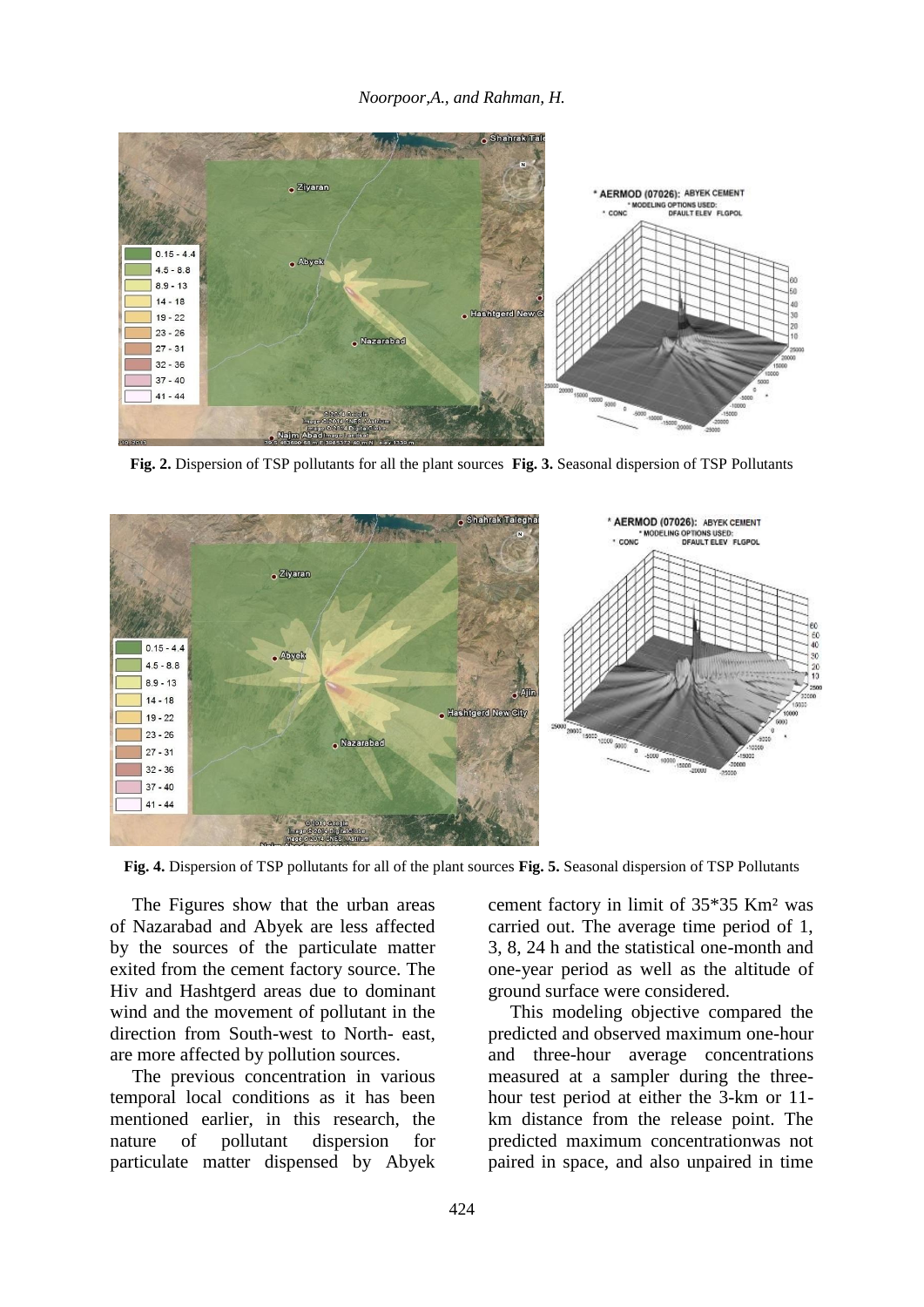for the maximum-hourly average concentration (Rood, 2014). Sampling was carried out in order to analyze and verify the modeling for the dispersion of particulate matter in the surrounding area. Table 3 shows the concentration of TSP pollutant in the surroundings of Abyek cement factory.

| <b>Sampling Point</b> | Distance(meter) | $Concentration(\mu gr/m3)$ |
|-----------------------|-----------------|----------------------------|
| Point 1 (Abyek)       | 6200            | 282.2                      |
| Point $2$ (Hiv)       | 4600            | 354.8                      |
| Point 3 (Nazarabad)   | 5300            | 235.7                      |
| Point 4 (Hashtgerd)   | 9800            | 268.8                      |

**Table 3.** The concentration of TSP pollutant in surroundings of Abyek cement factory

### **CONCLUSION**

L,

The model was defined and performed with respect to all data centered around the Abyek cement industry. The results of these modeling were transferred to Google Earth software via the Arc GIS software and final results were observed. In this research, the model was assessed for three states. The first state concern assessment of the amount of pollution steamed from the factory's first line, and second line, respectively. The third state was carried out for all the factory stack outlets, in order to separately assess facts separately.

The maximum concentration in unstable conditions in the boundary layer of the atmosphere, in larger extent of concentration occurred in stable condition, and the maximum amounts of concentration occurred in farther distance from the similar but stable conditions in the boundary layer of the atmosphere. The findings indicate that there is a reverse relationship between concentration and wind velocity in Gaussian model. Moreover, the concentration depends on the emission factors, the effective height of plume rise, atmospheric conditions, wind velocity and the meteorological parameters have an important role in emission of air pollutants.

Comparison of results in a functional state (enabled simultaneously for all sources) is presented in Table 2, by proposed limit values for particulate emissions, shows that even though all the plant sources are active, the maximum concentration for mean time at 24 h and 1 year are much lower than the clean air standards.

As the satellite image (Fig. 2) shows some areas such as Nazarabd and Abyek, which are less affected by output of particulate emissions from cement plants. Although in comparison with other areas, Ivan district is more affected by pollution from these sources, it does not meet the limit proposed by the Environmental Protection Agency.

According to the presented results, the maximum concentration of particulates originating from Abyek cement plant in all points is equal to 43.68 microgram per cubic meter and occurred at a distance of 2100 m and 1500 m in the south-east direction. Furthermore, the model was implemented according to the NIOSH0500 standard and for the day, outdoor sampling at 2-hour state and then its results are presented. The differences between these results and the measured values indicate another significant source of particulate emissions in the region, besides the Abyek cement plants.

### **References**

Capelli, L., Selena Sironi, R.D.R. and Guillot, J.M. (2013). Measuring Odours in the Environment vs. Dispersion Modelling: A Review. Atmospheric Environment, 79: 731–43.

Caputo, M., Giménez, M. and Schlamp, M. (2003). Intercomparison of Atmospheric Dispersion Models. Atmospheric Environment, 37(18): 2435– 49.